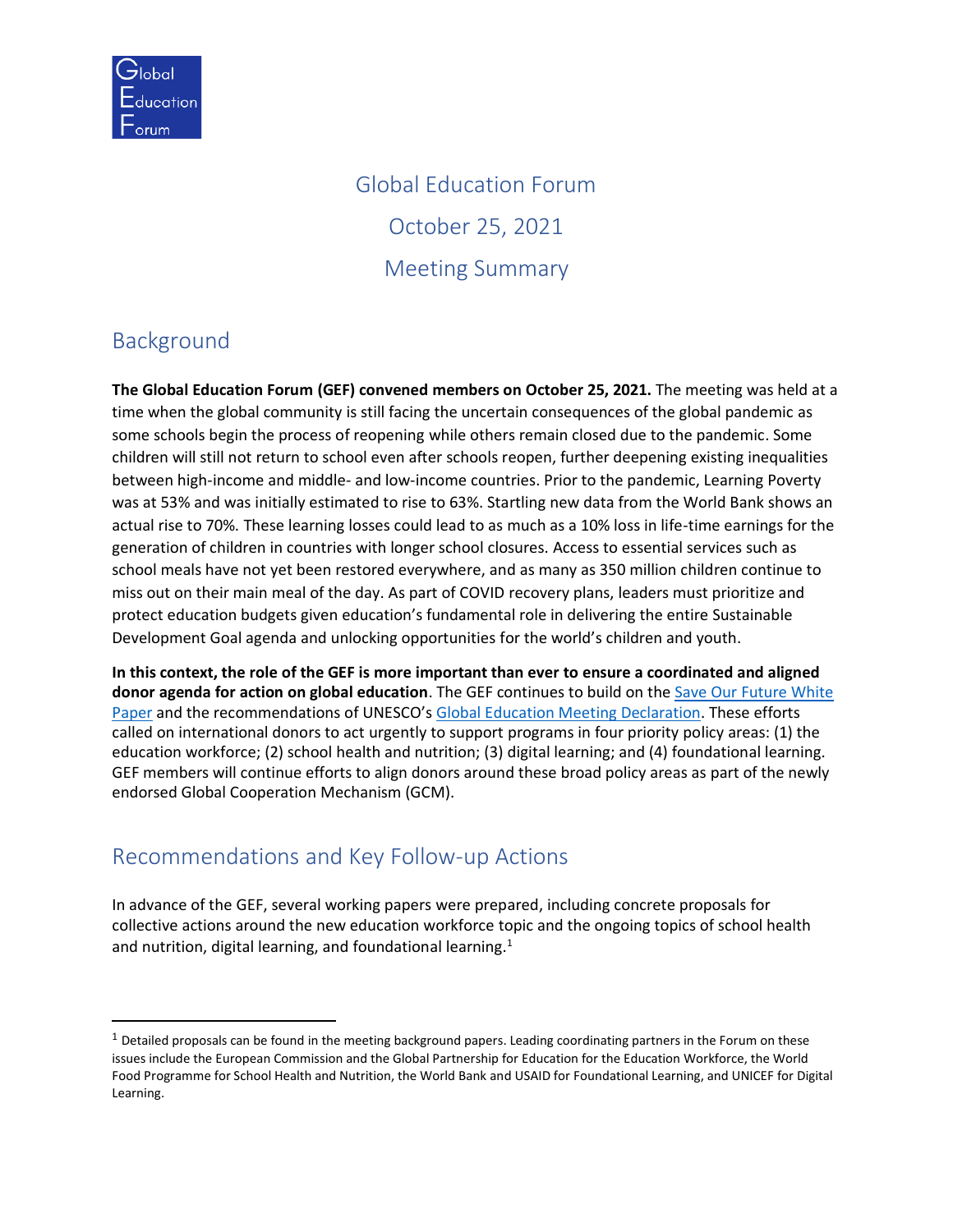**Key recommendations and follow-up actions highlighted by Forum participants during the discussions at the GEF meeting are summarized below.**

#### EDUCATION WORKFORCE

#### Summary of Discussion

There was broad support for the proposals calling on GEF members to 1) Develop a set of principles to guide investment in the education workforce; 2) Advocate for prioritization of investment in teachers and the broader education workforce; 3) Track global investment in the education workforce; 4) Build evidence on high priority and under-researched issues to strengthen the education workforce; 5) Support data collection on the broader workforce and development of a global education workforce diagnostic to promote better design and planning of the workforce; and 6) Work with countries to test and scale innovative and evidence-based approaches to strengthening the education workforce.

Specific points made during the discussion include:

- 1. **There is an urgent need to harness the wider education workforce, such as school leaders, administrators, and community leaders to work together collaboratively in a team-based approach to teaching.** The pandemic has proved the critical role of teachers and the education workforce in achieving quality education, learning outcomes, health, and safety. Well-trained, motivated teachers can drive transformational change from early childhood to vocational and higher education.
- 2. **Teachers and the education workforce need support and training through continuing professional development and concentrated efforts to build capacity, particularly as digital learning becomes more standard.** Leveraging transformational and adaptive technologies requires new pathways to improve teacher quality. There is a need to support the development of infrastructure and promote evidence-based policy reforms for teacher training with infrastructure knowledge, work, and policy dialogues.
- 3. **It is critical to include refugee teachers, displaced teachers, and teachers from communities in education development plans, systems, and budgets.** Teachers operating in situations of displacement in refugee crisis are often refugees and displaced themselves. These teachers are frequently underpaid and excluded from National Education Development programs.
- 4. **Coordination of the education workforce must involve all stakeholders, not only donors and developing country governments, but also other authorities such as teachers' unions and scientists.**
- 5. **The education workforce should consider climate and gender issues.** Changes in tackling climate education won't happen without teachers and a significant behavior change is needed to create a newly educated generation to tackle climate change. In certain contexts, the education workforce should focus on female teachers to attract more girls to school.
- 6. **It is crucial to prioritize building evidence and implementing best practices.** Supporting quality teaching requires diagnostics, data, and evidence-based interventions on teachers and teaching quality, as well as by strengthening the ability of teacher organizations to participate in policy dialogue.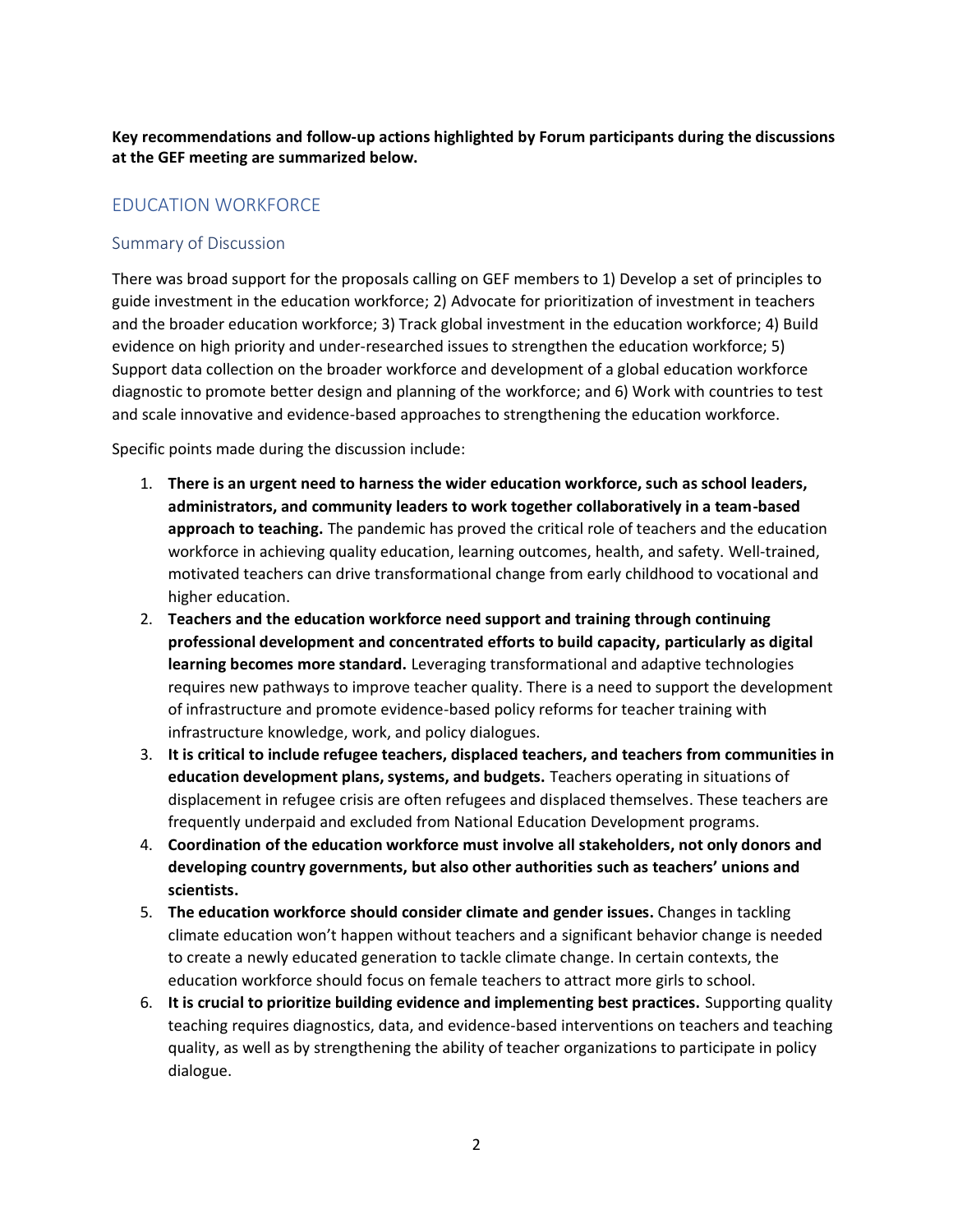- 7. **Donors must try to adopt a more unified approach for additional investments in education, health, and social protection, especially in low- and middle-income countries.** The international community must invest in the education workforce and in crisis contexts should build on direct execution models (through organizations like UNICEF, ECW, Save the Children, and local organizations) so that funding is sustainable and not sensitive to changes in government.
- **8. The education workforce could serve as the uniting priority throughout all the GEF work streams.** Digital learning, school health and nutrition, and foundational learning all need to consider the needs of the education workforce.
- 9. **GEF members should also consider how to build on existing work supporting the education workforce.** This includes tracking investments and collecting data in fragile and conflict settings. The recently launched Global Platform for Successful Teachers aims to help countries enhance their teacher policies to improve teaching and learning and could support the proposals.

#### Follow-up Actions

- Several GEF members expressed intentions to lead on various action and will continue to coordinate through the education workforce working group (co-led by the European Commission and the Global Partnership for Education) to progress the actions leading up to the next GEF meeting in April 2022.
- The Honorable Minister from Ghana outlined plans to set up a national education institute focused on training of teachers and other administrators to provide them with the requisite professional and leadership skills to deliver quality education to all students irrespective of their background. The April 2022 GEF meeting will provide an opportunity to further elaborate on how the bilateral development partners together with multilateral partners can work together to support Ghana in their plans.

#### SCHOOL HEALTH AND NUTRITION

#### Summary of Discussion

There was broad support for the proposals calling on GEF members to 1) Reach out to bring in new members of the School Meals Coalition; 2) Engage and provide support for the new Financing Task Force (launching in January 2022); and 3) Drive the discussion on school health and nutrition financing and collaborating for a session at the RewirEd Summit in December 2021.

Specific points made include:

- **School meals are essential as they promote school attendance and learning and create equal opportunities for boys and girls since for many children school meals are their only meal of the day**. While digitalization of learning has been helpful, in-person schooling is still essential for aspects like school meals.
- **The establishment of effective school meal programs represents a smart investment in future generations,** as they can be a true catalyst for change and facilitate the creation of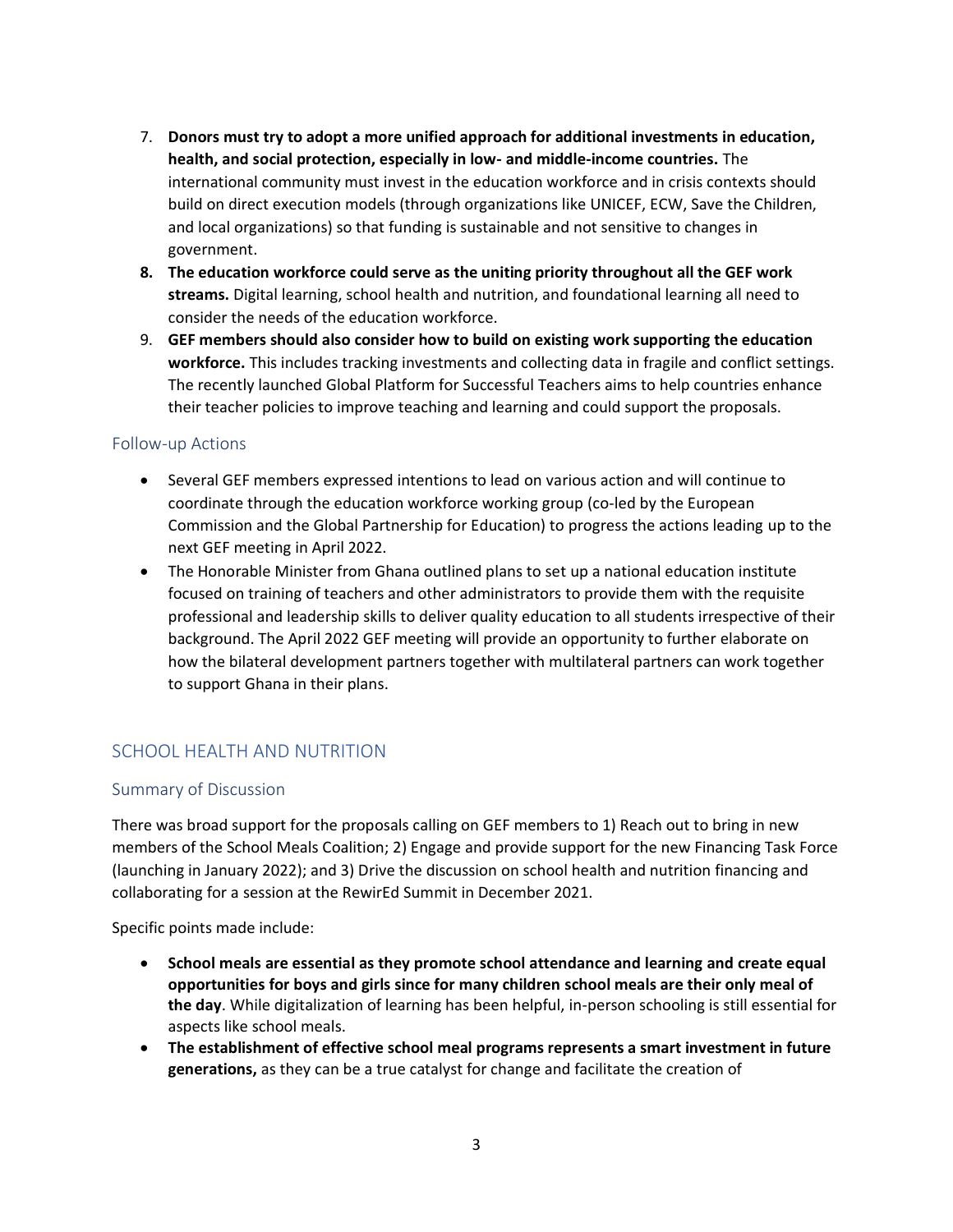opportunities, especially for girls and women who have been hit the hardest by the effects of the ongoing COVID 19 pandemic.

- **Strong emphasis on the continued need for a multisectoral approach.** This will require collaboration between the ministries of education, health, water, sanitation, and more. It will also require cooperation between public and private sectors.
- **GEF members offered support – both technical and political - for the Global Research Consortium on School Health and Nutrition and the Financing Task Force.** The task force will launch in January 2022 and will map, coordinate, and help mobilize funding of school-based health and nutrition services to support developing countries to accelerate and broaden their efforts, including by developing innovative approaches to funding school meals.

#### Follow-up Actions

- The [School Meals Coalition](https://schoolmealscoalition.org/) will continue to develop and expand with the support of the GEF and donors and GEF members are invited to join and support these efforts.
- The Financing Task Force will launch in January 2022 and GEF members are invited to engage. The task force will map, coordinate, and help mobilize funding of school-based health and nutrition services to support developing countries to accelerate and broaden their efforts, including by developing innovative approaches to funding school meals.
- The public-private cross-sectoral school health and nutrition roundtable will take place during the RewirEd summit in December 2021.

#### DIGITAL LEARNING

#### Summary of Discussion

There was broad support for the proposals calling for GEF members to 1) Endorse and use as guide the Global Declaration on Connectivity for Education (to be launched at RewirEd in December 2021); 2) Support countries in developing and implementing plans for the expansion and financing of digital learning; and 3) Develop (and fund) a global long-term investment strategy adaptive to country needs by supporting key high-level dialogues including the upcoming RewirEd Summit and the public-private investor roundtable on digital connectivity for education, proposed by HE Minister Reem Al Hashimy at the April 2021 GEF meeting.

Specific points made include:

- **There must be the development of a global long-term investment strategy for connectivity and digital learning that is adaptive to countries.** This strategy can provide a basis for more effective donor coordination and potentially crowd in public, private, and community-based organizations and partners recognizing the scale but also the potential digital initiatives.
- **Brokering universal access to connectivity and digital learning will require working with actors outside of education.** Many are much better placed to tackle local and global challenges such as basic broadband infrastructure, enabling regulatory policies and incentives, and the safe and accessible use of emerging technologies. The success of these efforts will depend on new models of multi stakeholder collaboration between industry, investors, governments, development finance institutions, donors, international organizations, regions, local entities, civil sector, universities, and the private sector.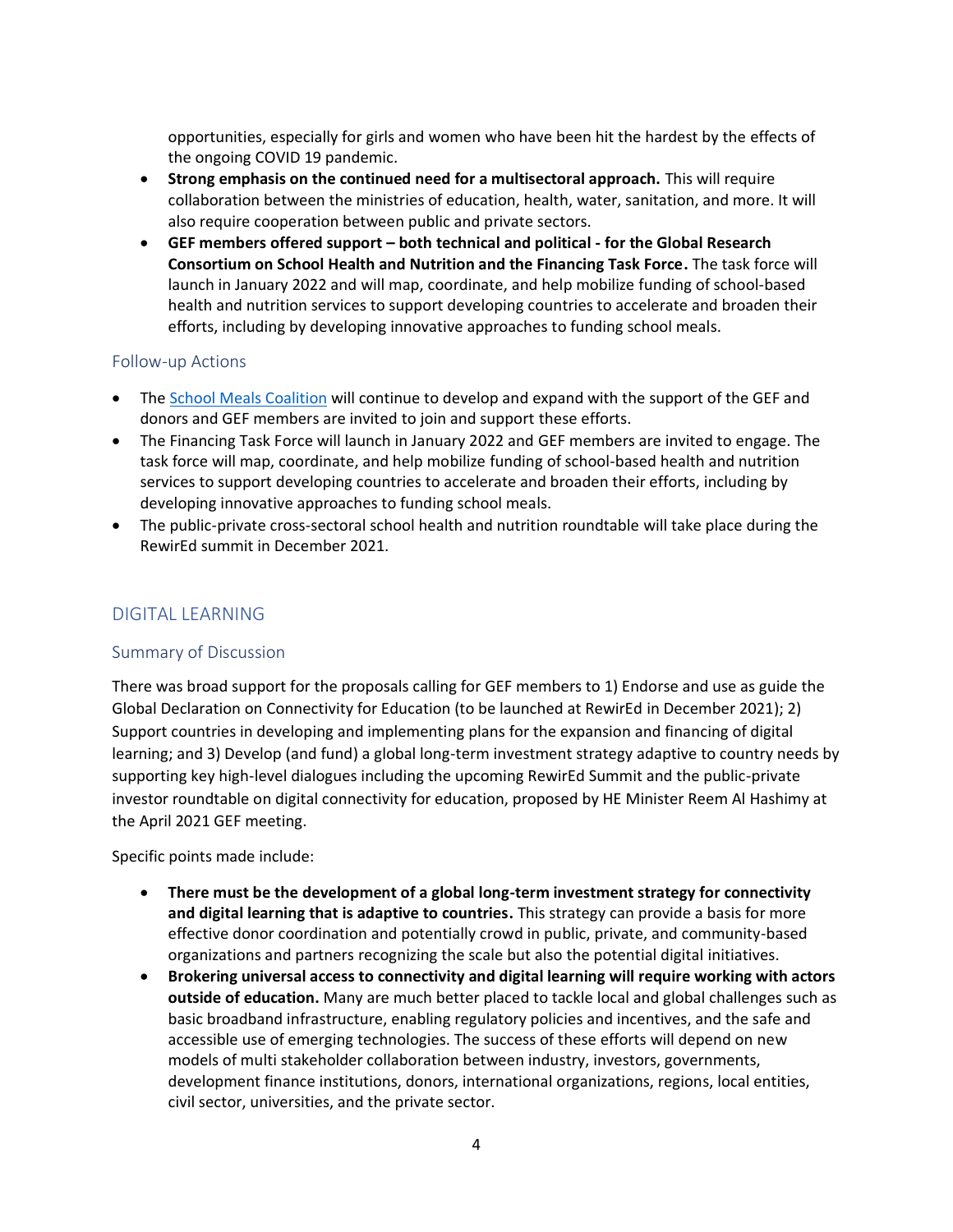- **The education workforce strategy and digital learning strategies cannot be separated since digital learning still requires the human touch of teachers.** Teacher professional development must be considered when developing digital learning strategies.
- **The international community must prioritize connectivity in digital learning.** The work of the Broadband Commission's Working Group on Digital Learning has produced a report on how to leverage technology to ensure equitable quality education through hybrid learning, combination of traditional instruction and online learning (such as the Global Declaration on Connectivity for Education and the newly launched Giga initiative to connect every school to the internet.)
- **The stakes are particularly high with digital learning for refugees and marginalized populations.** Estimates in refugee communities put access to internet at about 50% less than in the general population and donors must prioritize the most marginalized in digital learning.

#### Follow-up Actions

- GEF members expressed interest in supporting the development of digital learning investment plans. Plans must lay out a roadmap for affordable digital expansion, possibly including plans to connect schools to the Internet, and must detail how each element will be funded.
- A high-level public-private investor roundtable will be hosted at the Expo during the RewirEd summit in December 2021. It aims to support the mobilization of resources for connectivity and digital learning.
- The Global Declaration on Connectivity for Education will be launched at RewirEd. GEF members expressed support for the declaration. The international community was called on to set standards and provide a better regulatory framework for quality digital learning.

#### FOUNDATIONAL LEARNING

#### Summary of Discussion

There was broad support for the proposals calling on GEF members to 1) Support the Learning Data Compact and engage in efforts to improve knowledge among countries and GEF members to ensure that all countries, especially low-income countries, have at least one quality measure of learning by 2025, supporting coordinated efforts to strengthen national assessment systems and 2) Support the Accelerator Country portfolio.

Specific points made include:

- **Collecting learning data for reporting, policymaking, and supporting teacher training is crucial for foundational learning**. The biggest challenge may not be technical but instead may be the politics of getting the education systems to revolve around improvements at scale when the learning crisis is still vastly underestimated by stakeholders.
- **The economic benefits of investing in foundational skills are clear and donors have an urgent part to play.** GEF members should support and enhance coordinated multi-donor financing mechanisms (e.g. Education Cannot Wait, World Bank Foundational Learning Compact, Global Partnership for Education, and Education Outcomes Fund) and explore new financing solutions that can bring additional resources to the table (e.g. International Finance Facility for Education).